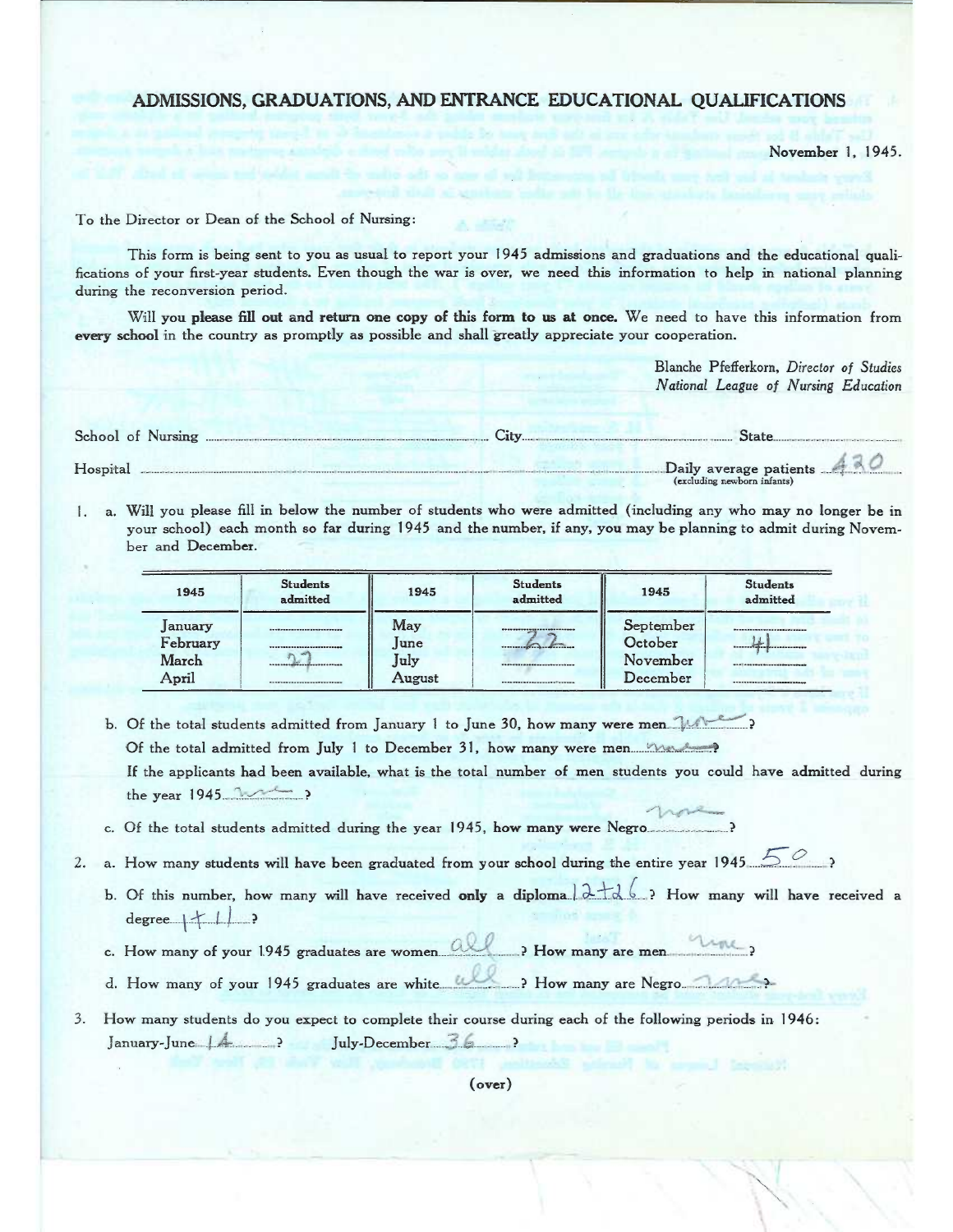4. The following two tables are set up to record the amount of general education your first-year students had before they entered yowr school. Use Table A for first-year students taking the 3-year basic program leading to a diploma only. Use Table B for those students who are in the first year of either a combined 4- or 5-yeaz program leading to a degree or a 3-year program leading to a degree. Fill in both tables if you offer bath a diploma program and a degree program.

Every student in her first year should be accounted for in one or the other of these tables but never in both. This includes your preclinical students and all of the other students in their first year.

### Table A

In Table A enter the number of three-year basic program students in their first year who had each amount of general education before entering your school. (Count only completed years of college. A student having had one and a half years of college should be entered opposite "1 year college"). The total should be the total number of first-yeas students (including preclinical students) in your three-year basic program leading to a diploma only.

Table A. Students in your 3-yeaz basic program



#### Table B

If you offer either a 4- or 5-year combined program leading to a degree or a 3-year degree program, enter any students in their first year of that program in Table B. If it is a 4- or 5-year combined program and students have completed one or two years of the collegiate part of it, even though they are in the first year of their professional course they are not first-year students in the combined program, and should not be included in this table. Only students in the beginning yeaz of the program are first-year students.

If you have a 3-year degree program which requires 2 years of college for admission then enter those first-year students opposite 2 years of college if that is the amount of education they had before starting your program.



# Table B. Students in your 4- ar 5-year combined

### Every first-year student must be accounted for in either Table A or Table B, but never in both.

Please fill out and return one copy as soon as possible to: National League of Nursing Education, 1790 Broadway, New York 19, New York

(Samo)